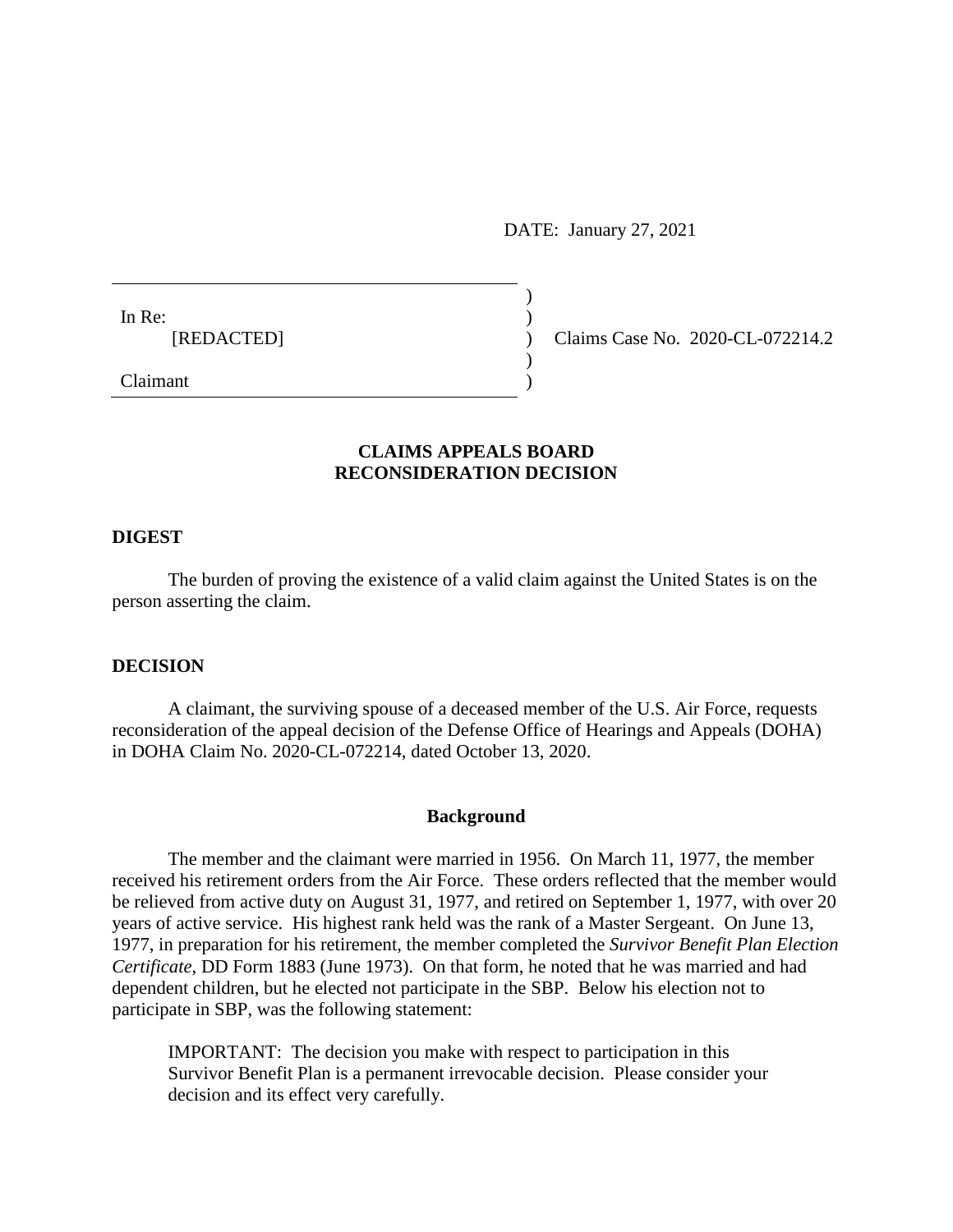On July 7, 1977, the member completed the *Data for Payment of Retired and Armed Forces Personnel*, DD Form 418, in order for the Air Force to establish his retired pay account. He noted on this form that he elected not to participate in the SBP. The Air Force Accounting and Finance Center (AFAFC) received the member's forms and necessary information to establish the member's retired pay account effective September 1, 1977. This is evidenced by the AFAFC Form 0-419, reflecting the transactions completed to establish the member's retired pay. In addition, this action is reflected on the AFAFC's Retired Pay Accounts Maintenance Actions (Worksheet).

Since the member declined participation in SBP, no SBP premiums were withheld from his retired pay. The member did not choose to later elect SBP during either of the two one-year open enrollment periods enacted by special law.

On February 19, 2019, the member passed away. The claimant filed a claim for the SBP annuity with the Defense Finance and Accounting Service (DFAS) on April 11, 2019. On May 24, 2019, DFAS denied her claim on the basis that the member had declined to participate in SBP at retirement and he had not elected to participate in SBP during subsequent open seasons. The claimant appealed on the basis that she had not been notified or counseled that the member had declined SBP coverage. In support of her claim, she submitted a sworn affidavit stating that she was not notified of the member's choice to decline SBP. DFAS advised DOHA that it had no records reflecting whether the claimant was notified in 1977 that the member had declined to participate in SBP. In the appeal decision, the DOHA adjudicator upheld DFAS's denial of the claim for SBP. In her decision, she noted that the burden of proving the claim was on the claimant. She explained that DOHA was bound by the applicable statutes and regulations in the allowance of a claim. She found that since the member declined SBP coverage at retirement for the claimant, she was not an eligible SBP beneficiary. She then found no evidence that the member subsequently elected SBP coverage for the claimant during an Open Season. Therefore, she concluded that since SBP participation is based on applicable statutes and regulations, there is no legal basis to award the claimant the SBP annuity. The adjudicator addressed the claimant's assertion that she was not notified that the member declined SBP coverage. She advised the claimant that spousal concurrence for an SBP declination was not required by statute until nine years after the member retired. She further advised that although DOHA did not have the authority to award the SBP annuity under applicable statute and regulation, the claimant had another possible avenue of relief that existed with the Air Force Board for Correction of Military Records (ABCMR) under 10 U.S.C. § 1454 and 10 U.S.C. § 1552.

In her request for reconsideration, made through her attorney, the claimant requests that the DOHA Claims Appeals Board review the U.S. Court of Federal Claims' decision *[Barber v.](http://www.westlaw.com/Link/Document/FullText?findType=Y&serNum=1982118738&pubNum=0000350&originatingDoc=I909f8f3be05c11eabea4f0dc9fb69570&refType=RP&originationContext=document&vr=3.0&rs=cblt1.0&transitionType=DocumentItem&contextData=(sc.Search))  United States*[, 230 Ct. Cl. 287, 676 F.2d 651 \(1982\),](http://www.westlaw.com/Link/Document/FullText?findType=Y&serNum=1982118738&pubNum=0000350&originatingDoc=I909f8f3be05c11eabea4f0dc9fb69570&refType=RP&originationContext=document&vr=3.0&rs=cblt1.0&transitionType=DocumentItem&contextData=(sc.Search)) which was subsequently upheld in *Trone v. United States*, 230 Ct. Cl. 904 (1982), and *Kelly v. United States*, 826 F.2d 1049 (1987). Further, the claimant cites DoD General Counsel Opinion: DoD/GC #97-3 (March 11, 1997), applying and upholding the decision in *Barber*. The claimant states that the Department of Defense has long recognized the failure to document spousal notification at the time the member declines SBP coverage results in the automatic entitlement to the SBP. The claimant states that the DOHA appeal decision merely mentions the *Barber* decisions, but does not discuss the application of the law to the facts concerning the claimant's SBP claim.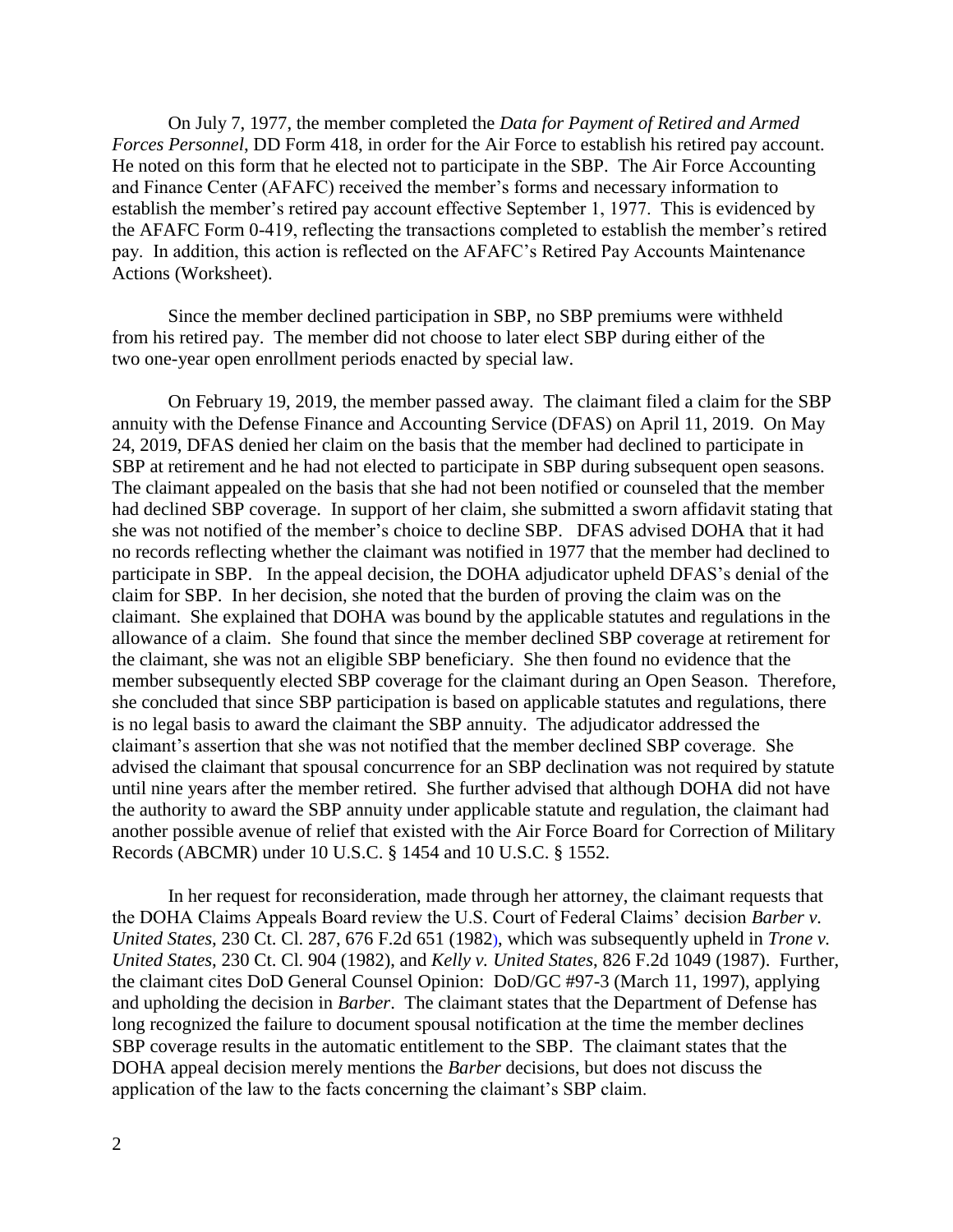#### **Discussion**

Under DoD Instruction 1340.21 (May 12, 2004), the claimant must prove by clear and convincing evidence on the written record that the United States is liable to the claimant for the amount claimed. Federal agencies and officials must act within the authority granted to them by statute and issuing regulations. Thus, the liability of the United States is limited to that provided by law, including implementing regulations.

The SBP, [10 U.S.C. §§ 1447-](http://www.westlaw.com/Link/Document/FullText?findType=L&pubNum=1000546&cite=10USCAS1447&originatingDoc=I909f8f3be05c11eabea4f0dc9fb69570&refType=LQ&originationContext=document&vr=3.0&rs=cblt1.0&transitionType=DocumentItem&contextData=(sc.Search))[1455,](http://www.westlaw.com/Link/Document/FullText?findType=L&pubNum=1000546&cite=10USCAS1455&originatingDoc=I909f8f3be05c11eabea4f0dc9fb69570&refType=LQ&originationContext=document&vr=3.0&rs=cblt1.0&transitionType=DocumentItem&contextData=(sc.Search)) is an income maintenance program for the survivors of deceased members of the uniformed services. A married member is eligible to participate in SBP when he becomes eligible for retired pay. *See* 10 U.S.C. § 1448(a)(2)(A). However, a member may elect not to participate, elect to provide less than maximum coverage, or elect to provide SBP benefits to a dependent child rather than a spouse. *See* [10 U.S.C. § 1448\(a\)\(3\)\(A\).](http://www.westlaw.com/Link/Document/FullText?findType=L&pubNum=1000546&cite=10USCAS1448&originatingDoc=I909f8f3be05c11eabea4f0dc9fb69570&refType=RB&originationContext=document&vr=3.0&rs=cblt1.0&transitionType=DocumentItem&contextData=(sc.Search)#co_pp_51d0000021cd6) At the time of enactment, the law stated that if a member who is married does not elect to participate in the SBP to provide coverage at less than the maximum level, or elects to provide an annuity for a dependent child but not for the spouse, the member's spouse "shall be notified of that election." *See* Pub. L. No. 95-397, title II, § 202(a), 92 Stat. 844 (1978), amending 10 U.S.C. § 1448(a)(3)(A) and (B). Currently, the law requires spousal written concurrence when a married member elects not to participate in SBP. *See* [Pub. L. No. 99-145,](http://www.westlaw.com/Link/Document/FullText?findType=l&pubNum=1077005&cite=UUID(IE58C955515-8F40C2B818C-0510866B7EF)&originatingDoc=I909f8f3be05c11eabea4f0dc9fb69570&refType=SL&originationContext=document&vr=3.0&rs=cblt1.0&transitionType=DocumentItem&contextData=(sc.Search)) title VII, § 721(a), 99 Stat. 583, 676 (1985). An election to forgo participation in SBP under 10 U.S.C. § 1448(a)(2)(A) is irrevocable if it is not revoked before the date the member first becomes entitled to retired pay. *See* 10 U.S.C. § 1448(a)(4)(A).

In 1977, when the member elected to not participate in the SBP he was married and had dependent children. The statute in effect at the time merely required that the spouse be notified of the member's decision not to participate, but provided no specifics on the type of notification or the remedy for lack of notification. However, in *[Barber v. United States](http://www.westlaw.com/Link/Document/FullText?findType=Y&serNum=1982118738&pubNum=0000350&originatingDoc=I909f8f3be05c11eabea4f0dc9fb69570&refType=RP&originationContext=document&vr=3.0&rs=cblt1.0&transitionType=DocumentItem&contextData=(sc.Search))*, *supra*, the U.S. Court of Federal Claims held that if a spouse was not notified of the member's failure to make such an election, the spouse was entitled to an SBP annuity upon the member's death.

The record evidence in this case reflects that at the time of the member's election, the AFAFAC processed his paperwork and established his retired pay account. We note that the military services financing offices performed this function, as well as other financially-related services for members, prior to the consolidation of the function with the creation of DFAS in 1991. During the processing of the claimant's SBP claim, DFAS obtained certain records in the establishment of the member's retired pay account from the Air Force. Although those records detail that the member did fill out the appropriate documentation to establish his retired pay account, and that the AFAFAC received those documents in order to process his application for retired pay, DFAS acknowledges that the record does not include any correspondence or notification to the claimant regarding the member's SBP declination.

The Air Force Board for Correction of Military Records (AFBCMR), is the authority responsible for deciding whether an administrative error occurred in notifying a member's spouse and can properly correct a member's election if they find an administrative error occurred. The SBP provides a means whereby the Secretary of the Military Department concerned may correct or revoke an election. Under 10 U.S.C. § 1454, the SBP provides that the Secretary of the Military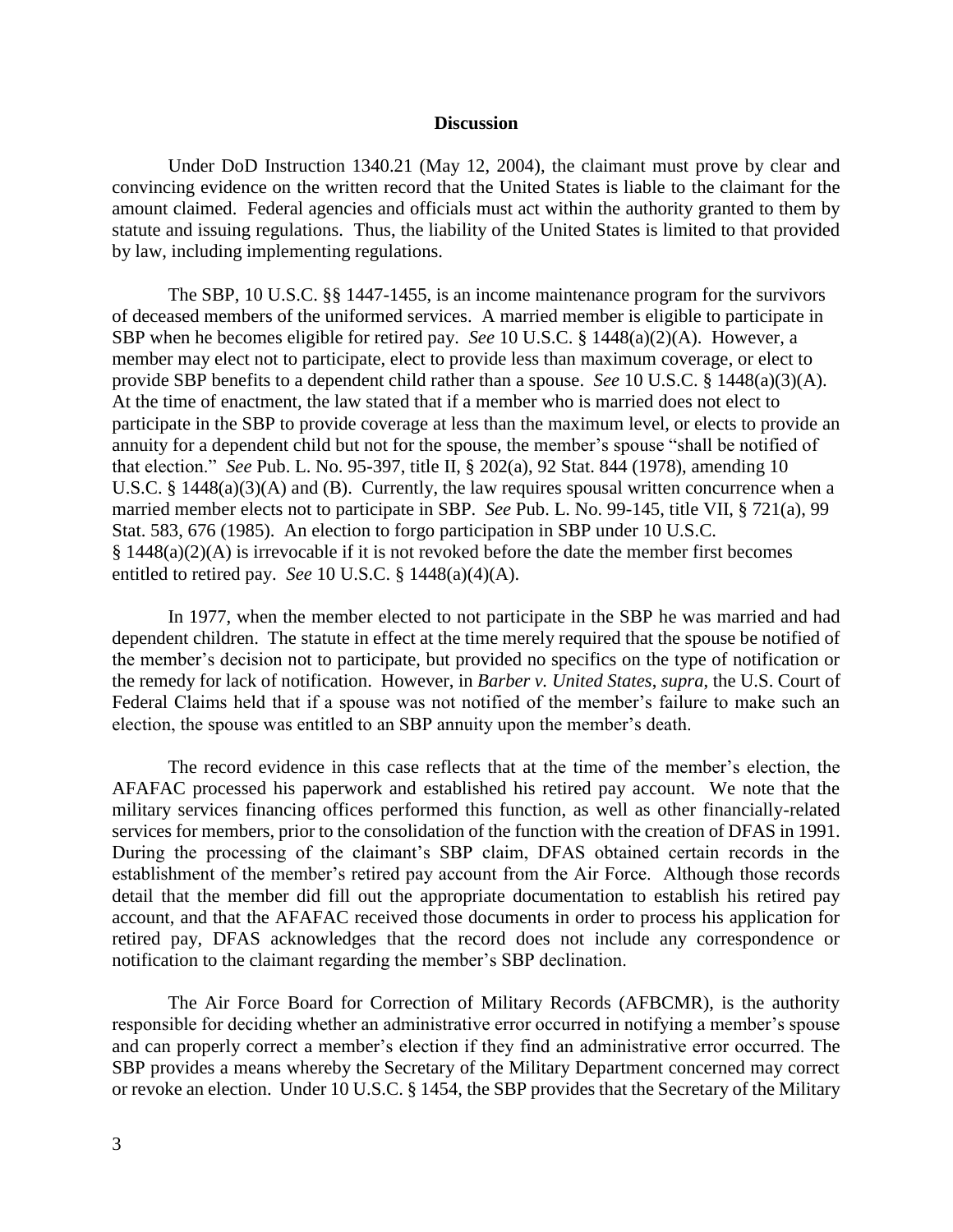Department concerned may correct or revoke an otherwise valid election in certain circumstances. *See* DOHA Claims Case No. 2019-CL-041701.2 (February 27, 2020); and Comptroller General decisions 55 Comp. Gen. 158 (1975) and 53 Comp. Gen 393 (1973). As explained by the DOHA adjudicator in the appeal decision, the Secretary of the Air Force exercises that authority, acting through its correction board, the AFBCMR. In fact, in analyzing the *Barber* cases and the DoD General Counsel opinion cited by the claimant, all four cases were decided after action by a correction board, either the AFBCMR or the Army Board for Correction of Military Records (ABCMR), as the authority responsible for deciding whether an administrative error occurred in notifying a member's spouse. DOHA is unable to allow this claim for the SBP annuity because we are bound by statute and regulation, and the written record as submitted to us by the agency and the claimant. The appropriate authority to seek relief if an error existed at the time the member made his SBP decision, is the AFBCMR.

Information on petitioning the AFBCMR can be found on the Air Force's Personnel Center's website. In addition, published decisions by the AFBCMR considered under *Barber* are posted on the AFBCMR's webpage on the Military Departments' Boards of Review Reading Rooms.